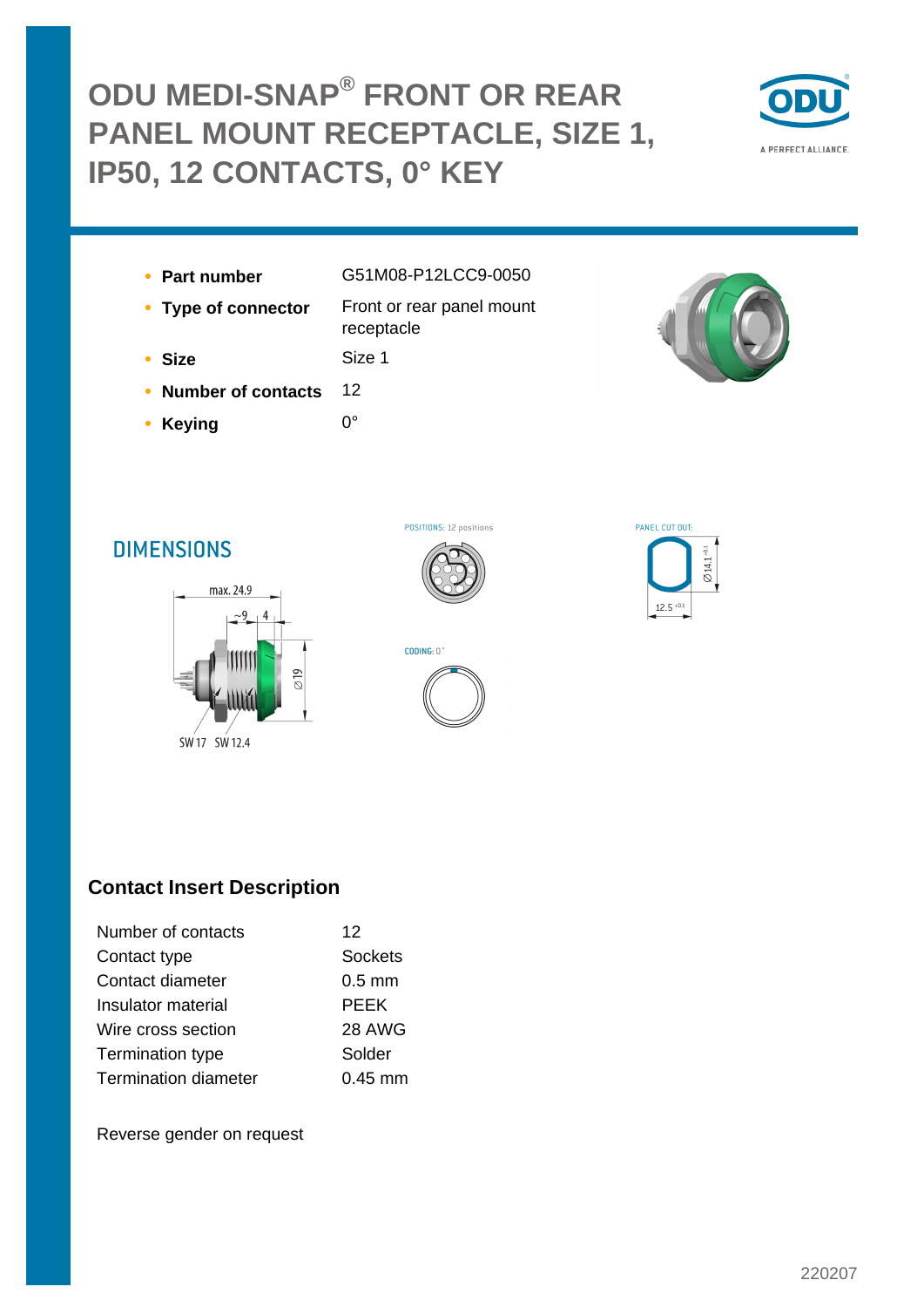

#### **Technical information**

| Max. creepage and air clearance 0.5 mm |                                            |
|----------------------------------------|--------------------------------------------|
| (Contact to                            |                                            |
| contact)                               |                                            |
|                                        | IEC 60512-5-2:2002 (DIN EN 60512-5-2:2003) |
| VDE 0298-4:2003<br>2.2A                |                                            |
|                                        |                                            |
| 1.2 kV DC                              | SAE AS 13441:1998 method 3001.1            |
|                                        |                                            |

All shown connectors are rated to a safety extra low voltage (SELV) of less than 50 V AC / 75 V DC, according to IEC 61140:2016 (VDE 0140-1:2016) Protection against electric shock - Common aspects for installation and equipment. In case other standards rule a specific use of the connector, the application specific safety criteria shall be considered first. In this context, lower voltage ratings may be valid. Warning: Danger to life for operating voltages above 50 V AC / 120 V DC!

#### **Mechanical and Environmental data**

| Degree of protection*      | IP50                               |
|----------------------------|------------------------------------|
| Operating temperature      | $-50^{\circ}$ C - 120 $^{\circ}$ C |
| Mating cycles              | 5000                               |
| *mated & unmated condition |                                    |

#### **Insulator Materials MEDI-SNAP®**

| Standard           | Housing - PSU             | <b>Insulator - PEEK</b>                                                                                                                                                                  |
|--------------------|---------------------------|------------------------------------------------------------------------------------------------------------------------------------------------------------------------------------------|
| <b>UL 94</b>       | $V - 0/4.5$               | $V - 0/1.5$                                                                                                                                                                              |
|                    | $-50$ to $+170^{\circ}$ C | $-50$ to $+250^{\circ}$ C                                                                                                                                                                |
|                    |                           | 19 kV/mm                                                                                                                                                                                 |
| 0303-21:2014)      |                           |                                                                                                                                                                                          |
|                    |                           | 175                                                                                                                                                                                      |
| 0303-11:2010)      |                           |                                                                                                                                                                                          |
|                    |                           | 0.1%                                                                                                                                                                                     |
| 62:2008            |                           |                                                                                                                                                                                          |
|                    |                           | > 200 cycles                                                                                                                                                                             |
| IEC 60512-3-1:2002 |                           | $> 1 \times 10^{12}$ Ω                                                                                                                                                                   |
| (DIN EN            |                           |                                                                                                                                                                                          |
| 60512-3-1:2003-01) |                           |                                                                                                                                                                                          |
|                    |                           | IEC 60243-1:2013 (VDE 17 kV/mm<br>Comparative figure of the IEC 60112: 2009 (VDE 150<br>ASTM D 570:1998 / ISO 0.3 %<br>Sterilization (autoclaving) DIN EN 13060:2019-02 $\sim$ 20 cycles |